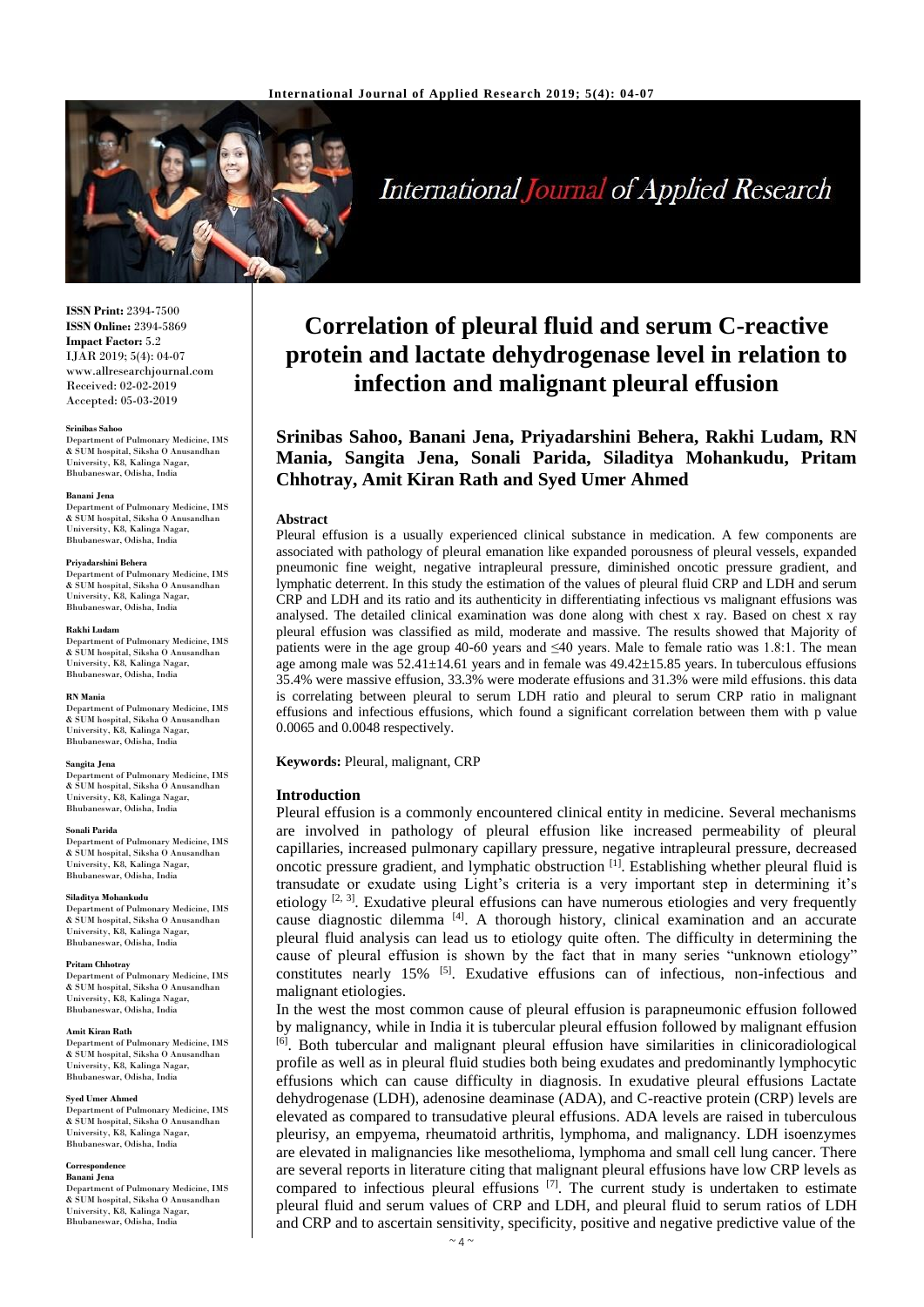tests undertaken to differentiate benign and malignant pleural effusions basing on these parameters. Estimation of the values of pleural fluid CRP and LDH and serum CRP and LDH and its ratio and its authenticity in differentiating infectious vs malignant effusions.

# **Materials and Methods**

Patients who were visiting to the Department of pulmonary medicine at IMS & SUM Hospital and diagnosed as pleural effusion. This study were carried out during Dec-2016 to Aug-2018. Its an observational case study. For this study the inclusion criteria was taken as Patients (18-85 years) with pleural effusion who didn't have previous H/O diagnostic and therapeutic Aspiration during this episode of illness. And the exclusive criteria was Hemodynamically unstable patient (above 85), Bleeding Diathesis, Pleural effusion associated with chest trauma.

In all patients initially, detailed clinical examination was done along with chest x ray. Based on chest x ray pleural effusion was classified as mild, moderate and massive. Patients with pleural fluid level up to 5th rib anteriorly were classified as mild, up to 2nd rib anteriorly as moderate and above the 2nd rib as massive pleural effusion. For this study Statistical analysis were done using SPSS for windows v17.0  $\&$  data presented as mean  $\pm$  SD. For the tests used in this study, the differences are considered significant for p value  $< 0.05$ .

# **Results**

# **Demographic data**

|  |  |  |  |  | <b>Table 1:</b> Age and sex distribution |
|--|--|--|--|--|------------------------------------------|
|--|--|--|--|--|------------------------------------------|

|               | Male                |               | <b>Female</b>       |               |  |
|---------------|---------------------|---------------|---------------------|---------------|--|
| Age In Year   | <b>No. of Cases</b> | $\frac{6}{9}$ | <b>No. of Cases</b> | $\frac{0}{0}$ |  |
| $\leq 40$     | 15                  | 23.4          | 10                  | 27.8          |  |
| $40 - 60$     | 31                  | 48.4          |                     | 47.2          |  |
| 60-80         | 16                  | 25.0          |                     | 25.0          |  |
| > 80          |                     | 3.1           |                     | 0.0           |  |
| Total         | 64                  | 100.0         | 36                  | 100.0         |  |
| Mean $\pm$ Sd | $52.41 \pm 14.61$   |               | $49.42 \pm 15.85$   |               |  |

100 consecutive patients with pleural effusion were studied from 2016 to 2018. There were 64 males and 36 females. The mean age was  $51.33 \pm 15.06$  years. The mean age among male was  $52.41 \pm 14.61$  years and in female was  $49.42 \pm 15.85$ years.

# **Age and etiology**

| Age In Yr | <b>Malignant effusion</b> |      | <b>PPE</b>          |               | <b>TB</b> Plef      |               |
|-----------|---------------------------|------|---------------------|---------------|---------------------|---------------|
|           | <b>No. of Cases</b>       | $\%$ | <b>No. of Cases</b> | $\frac{0}{0}$ | <b>No. of Cases</b> | $\frac{6}{9}$ |
| $\leq 40$ |                           | 17.2 |                     | 8.7           | 18                  | 37.5          |
| $40 - 60$ |                           | 48.3 | 19                  | 82.6          |                     | 31.3          |
| 60-80     |                           | 34.5 |                     | 8.7           |                     | 27.1          |
| > 80      |                           | 0.0  |                     | 0.0           |                     | 4.2           |
| Total     |                           | 100  | 23                  | 100           |                     | 100           |

**Table 2:** Age and etiology

Patients with age group  $\leq$  40 years we have seen 5 malignant effusion cases, 2 Parapneumonic effusion cases and 18 Tuberculous effusion cases. 14 malignant cases, 19 parapneumonic effusion cases and 15 tuberculous effusion cases were seen in the age group between 40-60 yrs. In 60-

80 years age group we have seen more cases of tubercular effusion followed by malignant effusion. All cases were tuberculous effusions in age group > 80 years.

# **Symptoms in different etiologies**

|                   | <b>Malignant effusion</b> |               | <b>PPE</b>          |               | <b>TB</b> Plef      |               |
|-------------------|---------------------------|---------------|---------------------|---------------|---------------------|---------------|
|                   | <b>No. of Cases</b>       | $\frac{6}{9}$ | <b>No. of Cases</b> | $\frac{0}{0}$ | <b>No. of Cases</b> | $\frac{6}{9}$ |
| Fever             |                           | 17.2          | 22                  | 95.7          | 29                  | 60.4          |
| Cough             | 22                        | 75.9          | 13                  | 56.5          | 23                  | 47.9          |
| Sob               | 25                        | 86.2          | 20                  | 87.0          |                     | 85.4          |
| <b>Chest Pain</b> | 23                        | 79.3          | 18                  | 78.3          | 26                  | 54.2          |
| Hemoptysis        |                           | 10.3          |                     | 0.0           |                     | 8.3           |

**Table 3:** Symptoms in different etiologies

Patients with tuberculous effusion presented with breathlessness as the predominant symptom (85.4%) followed by fever (60.4%), chest pain (54.2%), cough (47.9%) and hemoptysis 8.3%. In those with malignant effusion it was breathlessness (86.2%) and chest pain (79.3%) followed by cough (75.09%), fever  $(17.2\%)$  and hemoptysis (10.3%). In parapneumonic effusion fever (95.7%) and shortness of breath (87%) were major symptoms followed by chest pain (78.3%) and cough (56.5%).

# **Size of effusion in relation to different etiology**

**Table 4:** Size of effusion and etiology

|                    |           | <b>Massive</b> |                  | Mod        | Mild             |                   |
|--------------------|-----------|----------------|------------------|------------|------------------|-------------------|
|                    | Frequency | Percentage     | <b>Frequency</b> | Percentage | <b>Frequency</b> | <b>Percentage</b> |
| Malignant effusion |           | 44.8           | 16               | 55.2       |                  | $\rm 0.0$         |
| <b>PPE</b>         |           | $0.0\,$        |                  | 39.1       |                  | 60.9              |
| TB Plef            |           | 35.4           | 16               | 33.3       |                  | 31.3              |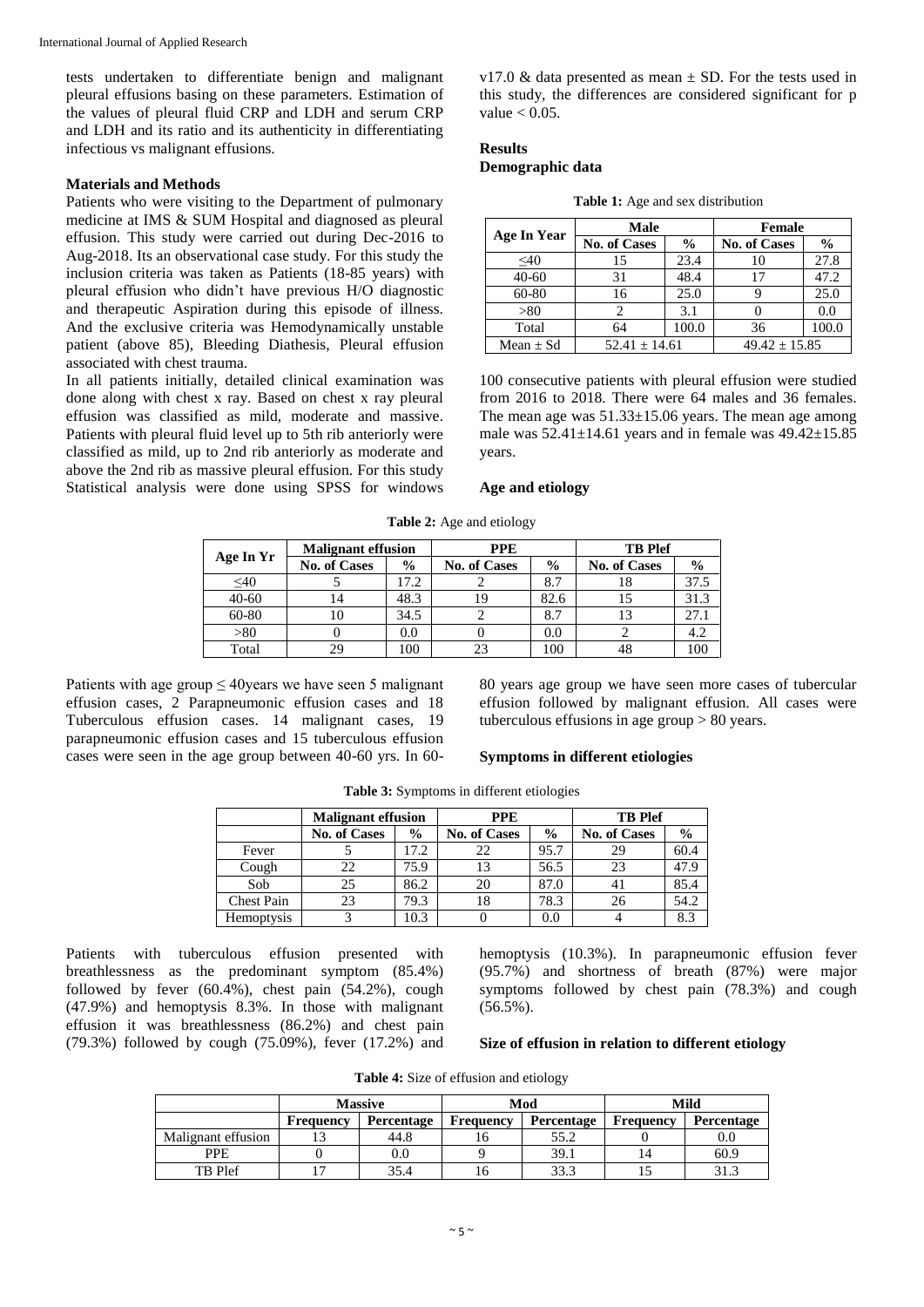In malignant pleural effusion 44.8% were massive effusion and 55.2% were moderate effusion. In parapneumonic effusions 39.1% were moderate effusion and 60.9% were mild effusion. In tuberculous effusions 35.4% were massive effusion, 33.3% were moderate effusions and 31.3% were mild effusions.

# **Discussion**

In our study tuberculosis was the predominant etiological factor for pleural effusion accounting for 48% cases followed by malignancy (29%) and parapneumonic effusion (23%). This is similar to the observation in another study from India by maldhure *et al*. <sup>[8]</sup> where they showed that the tuberculous effusions constitute 66% of the effusions, malignancy 15% and parapneumonic effusion 4.8%. This data differs from that of the West *et al*. where the incidence of parapneumonic effusion and malignant effusion are much higher as compared to that of tuberculous effusion. Most tuberculous effusions were seen in the age group of  $\leq 40$ years (mean age was 48.18±17.49 years). Malignant effusions were most commonly seen in the age group 40-60 years. (Mean age was 55.31±13.22 years) and parapneumonic effusions were seen in the age group of 40- 60 years (mean age was 50.43±14.82 years). Earlier studies by S.K Sharma *et al* revealed mean age for tuberculous effusion was  $33\pm14.4$  years and for nontuberculous e effusion mean age was 47.3±16.5 years respectively. Patients with tuberculous effusion presented with breathlessness as the predominant symptom (85.4%) followed by fever (60.4%), chest pain (54.2%), cough (47.9%) and hemoptysis (8.3%). Studies done by Moudgil *et al*. [9] and Berger HW *et al*. [10] showed that patients with tubercular effusion had fever as the predominant symptom followed by cough and chest pain. Patients with malignant effusion had breathlessness as predominant symptom (86.2%) similar to a study by Chernov B *et al*. In this study, 44.8% of malignant pleural effusions were massive where as 55.2% were moderate effusion. On the other hand 35.4% of tuberculous pleural effusions were massive effusion, 33.3% were moderate and 31.3% were mild effusions. In parapneumonic effusions mild degree of pleural effusions predominated being 60.9% followed by moderate effusion (39.10%). Study done by Maher *et al*. [12] revealed out of 46 massive pleural effusions, 31 (67%) were due to malignancy and 15 (33%) were secondary to non-malignant conditions. Earlier study done by Turay *et al*. [14] showed that the pleural fluid to serum CRP ratio was significantly lower in neoplastic effusion than in the parapneumonic effusion. Mean of ratio in malignant effusion was  $1\pm 0.2$ , paraneumonic effusion was  $6.6\pm2.7$  and in tuberculous effusion 2.9±1.1 respectively. Vidriales *et al*. [14] reported that the pleural to serum CRP ratio was significantly elevated in the exudative effusions and this ratio was significantly lower in malignant effusions then in parapneumonic and tuberculous effusions. We are obtained similar results in our study. In our study, the ratio of pleural fluid to serum LDH value was higher in Parapneumonic effusion followed by malignant pleural effusion. Mean of pleural to serum LDH ratio in malignant effusion and infectious effusions were  $3.94\pm2.91$  and  $2.34\pm1.9$ respectively. As per study done by Kadri Cirak *et al*. [15] no significant difference was observed in terms of pleural to serum LDH ratio in the differentiation of malignant from nonmalignant pleurisy. In this *et al*. mean pleural fluid/serum LDH in malignant effusions and benign

effusions were 2.59±4.37 and 3.77±9.29 respectively. In our study while correlating between Pleural fluid CRP to serum CRP ratio and pleural fluid LDH to serum LDH ratio in malignant effusions, we didn't get any statistically significant difference between these two groups p value being 0.1635 (p value  $\langle 0.05 \rangle$  is significant) and correlation coefficient  $r=0.256$ . Similarly, in infectious effusions, the correlation of these two groups was also not significant with a p value of 0.237 and correlation coefficient -0.142. Correlating pleural fluid LDH to serum LDH ratio and pleural fluid CRP to serum CRP ratio in malignant effusions and infectious effusions, found a significant correlation between them with p value 0.0065 and 0.0048 respectively. Earlier study done by Kadri Cirak et al. [15] revealed that no significant correlation or difference was observed in terms of Pleural fluid to serum CRP, LDH and ADA levels, in differentiating malignant from benign pleurisy (*p*>0.05). Another study done by Turay *et al.* [15] suggested that the ratio of pleural fluid to serum CRP was significantly higher in exudative effusions and the ratio was significantly lower in malignant effusions than in the parapneumonic effusions  $(p<0.0002)$ . In this study, cut off value of Pleural fluid to serum LDH ratio was 4.0 and sensitivity = 56% and specificity  $= 80\%$  while comparing malignant effusion with infectious effusion. Similarly cut off value of Pleural fluid to serum CRP ratio was 1.0 and sensitivity  $= 33\%$  and specificity  $= 89\%$  while comparing malignant effusion with infectious effusion. Turay *et al*. [15] found that pleural fluid CRP levels  $>30$ mg/L had sensitivity of 93.7% and specificity for 76.5% for inflammatory pleural effusions.

# **Conclusion**

After diagnosing exudative effusion by using Light's criteria, the biomarkers like CRP, LDH, ADA, Interlukin-6, Interferon-gamma and TNF-α can be used for their significance for differential diagnosis of exudative effusions (Tuberculosis, parapneumonic and malignant effusions). Higher pleural fluid CRP level indicate infective origin of pleural effusion i.e parapneumonic effusion. Increased level of LDH is a marker of inflammation found in malignant effusions and also in parapneumonic effusions. In this prospective study with a total sample size of 100 (29 cases of malignant effusions, 23 cases of parapneumonic effusions and 48 cases of tuberculous effusions) presented to department of pulmonary medicine, IMS & SUM Hospital from 2016 to 2018 were included. In our study, Pleural fluid to serum ratio of CRP value is almost same in both malignant and parapneumonic effusions. CRP ratio is increased in parapneumonic effusions when taking the value > 0.5. When combining tuberculous effusion and parapneumonic effusion together as infectious etiology of effusion, the pleural to serum CRP ratio was more than malignant effusion. No significant difference was observed between the pleural fluid/serum LDH ratios of malignant and parapneumonic effusions. When we correlating between pleural to serum LDH ratio and pleural to serum CRP ratio in malignant effusions and infectious effusions, found a significant correlation between them with p value 0.0065 and 0.0048 respectively.

# **References**

1. Maskell NA, Butland RJA. BTS guidelines for the investigation of a unilateral pleural effusion in adult. Thorax. 2003; 58:8-17.